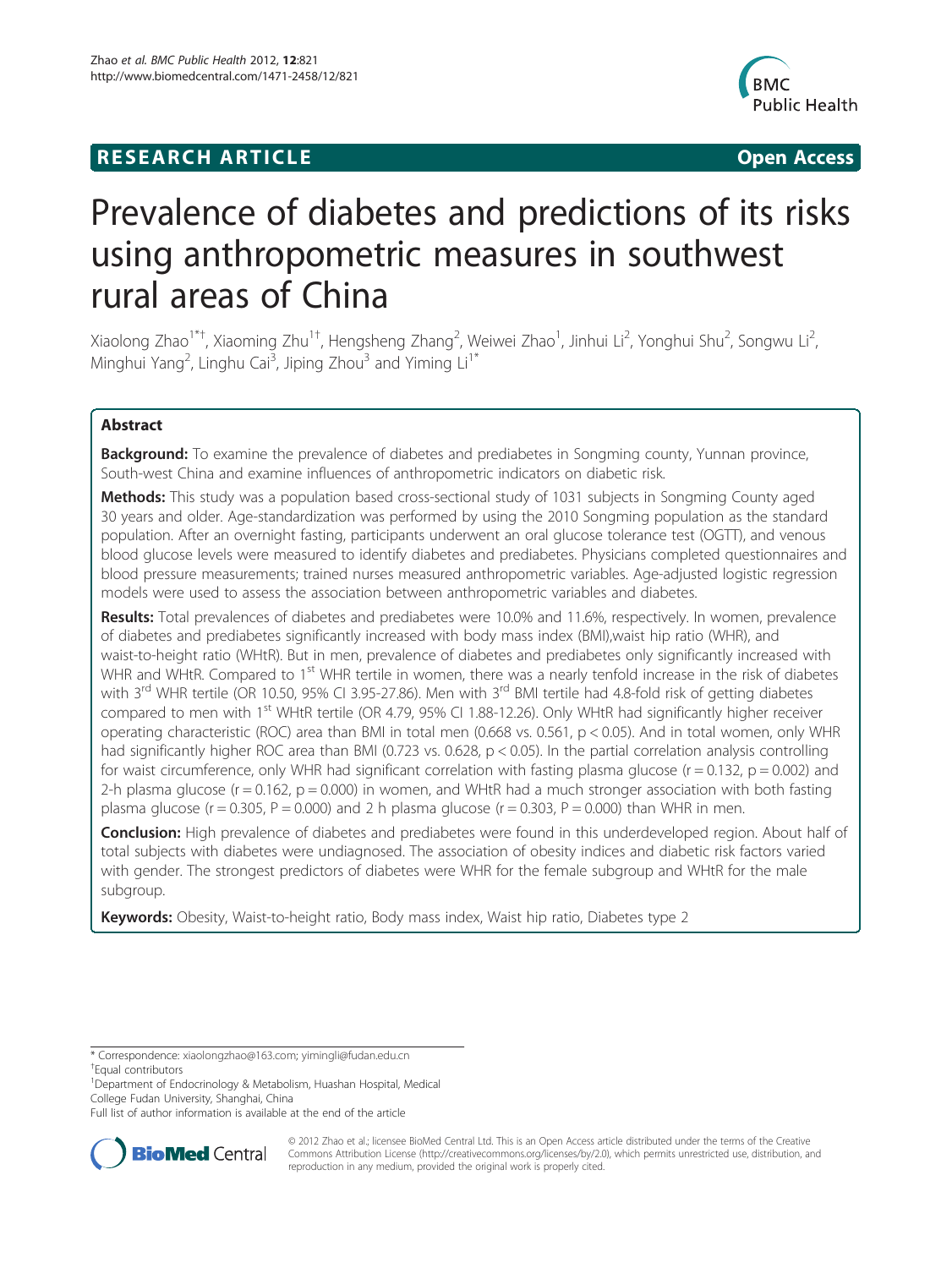## Background

Diabetes is a major public health problem in the world. The total number of diabetic patients is expected to soar to 366 million in 2030 [[1\]](#page-9-0). The disease has caused a huge social and economic burden. Detailed information about the prevalence and demographics of diabetes in specific area was important for health care providers to take suitable approaches [\[2](#page-9-0)]. In a recent study, Yang et al. [[3\]](#page-9-0) estimated that 92.4 million adults 20 years of age or older (9.7% of the adult population) had diabetes, which was 4.5 times the number estimated in the Chinese National Nutrition and Health Survey in 2002 [\[4\]](#page-9-0). But the study by Yang et al. has aroused widespread controversy. Rural residents were undersampled and no participants were recruited from southwesten area of China, such as Yunnan province [\[3\]](#page-9-0).

Yunnan is adjacent to Southeast Asia Region (SEAR) bordering Myanmar, Laos and Vietnam. Yunnan province shares some typical characteristics of SEAR, such as ethnic feature, cultural feature and agricultural economy [[5](#page-9-0)]. Yunnan is one of China's poorest provinces and is located in a mountainous area at an average elevation of  $2000 \sim$ 3000 m. In 2000, 87% of the population were peasants and the illiteracy rate was 50%. It boasts the biggest-selling Chinese cigarette brands and has the largest tobacco production in China [\[6](#page-9-0)]. The local inhabitants have a high prevalence of tobacco smoking and like salty and greasy food.

In Yunnan, the economy has traditionally been dominated by agriculture and more than 60% of the population live in rural areas. It has been considered the typical representation of underdeveloped regions in China. On the other hand, on the background of China's western region development strategy in recent years, lifestyle and social structure began to change dramatically. Therefore,understanding the epidemic characteristics of diabetes is important for healthcare providers to formulate appropriate public health policies in this rural area. So far, however, no data has been reported on the prevalence of diabetes in this region.

This study was designed to provide reliable data on the prevalence of diabetes and prediabetes in Songming County and to identify the best anthropometric indices in predicting risk of diabetes.

### Methods

#### Study design

This was a population-based, cross-sectional study in Songming County from June 2010 to September 2010. Information on personal characteristics, anthropometric indices, blood glucose levels and blood pressures was collected.

### Study area and population

Our study was conducted in Songming County, Yunnan province, southwest China. It is in the middle of Yunnan

province (longitude 103.03E, latitude 25.35 N). Per capita disposable income in the county was 2230 yuan in 2001 and 5162 yuan in 2010. (In 2010, 6.7695 yuan equaled U.S. \$1.00.). In 2010, it had a population of 292250 and contained 8 townships. The total area is 1357.29 km<sup>2</sup>. Villages are scattered with average distance of 43 km from Kunming, capital of Yunnan Province.

### Sampling technique

A multistage stratified sampling method was used to select a representative sample of persons 30 years of age or older. Firstly, all townships were divided into three groups including county, industrial town and agricultural town according to their geographic regions and economic development status. Secondly, three villages were randomly selected from each group. In each selected village, individuals aged ≥30 years were recruited, all whom were Han Chinese and had homogeneous lifestyles. All the subjects had lived in Songming County for 5 years or longer [\[3,7\]](#page-9-0).

### Data collection

The survey was conducted in a given site of each village. Physicians completed questionnaires and blood pressure measurements, and trained nurses measured anthropometric variables including height, weight, waist circumference and hip circumference and performed OGTT. The questionnaires included questions related to the diagnosis and treatment of diabetes. If participants had a history of diabetes or were taking drugs to treat diabetes, steamed bread meal tests were performed. If not, an OGTT was performed to diagnose diabetes. Participants who were suspected of undiagnosed diabetes were told to go to Songming County People's Hospital to undergo another OGTT to confirm the diagnosis. No individual was found to take metformin for other reasons than diagnosed diabetes.

#### Oral glucose tolerance test

After an overnight fasting for at least 10 h, a standard 75-g glucose solution was given. And venous blood samples were drawn at 0 min and 120 min (2-h) to identify diabetes and pre-diabetes (impaired glucose tolerance and/or impaired fasting glucose). Venous blood samples collected from the antecubital vein were put into vacuum tubes containing sodium fluoride in 4°C ice boxes and were analyzed within 3 h. Samples of venous plasma glucose were measured with the use of an oxidase enzymatic method on a laboratory automatic analyzer (Hitachi 7080, Tokyo, Japan).

### Steamed bread test

According to Chinese medical ethics, for participants with previously diagnosed diabetes, steamed bread tests were preformed [[3\]](#page-9-0). In this test, a 100-g steamed bread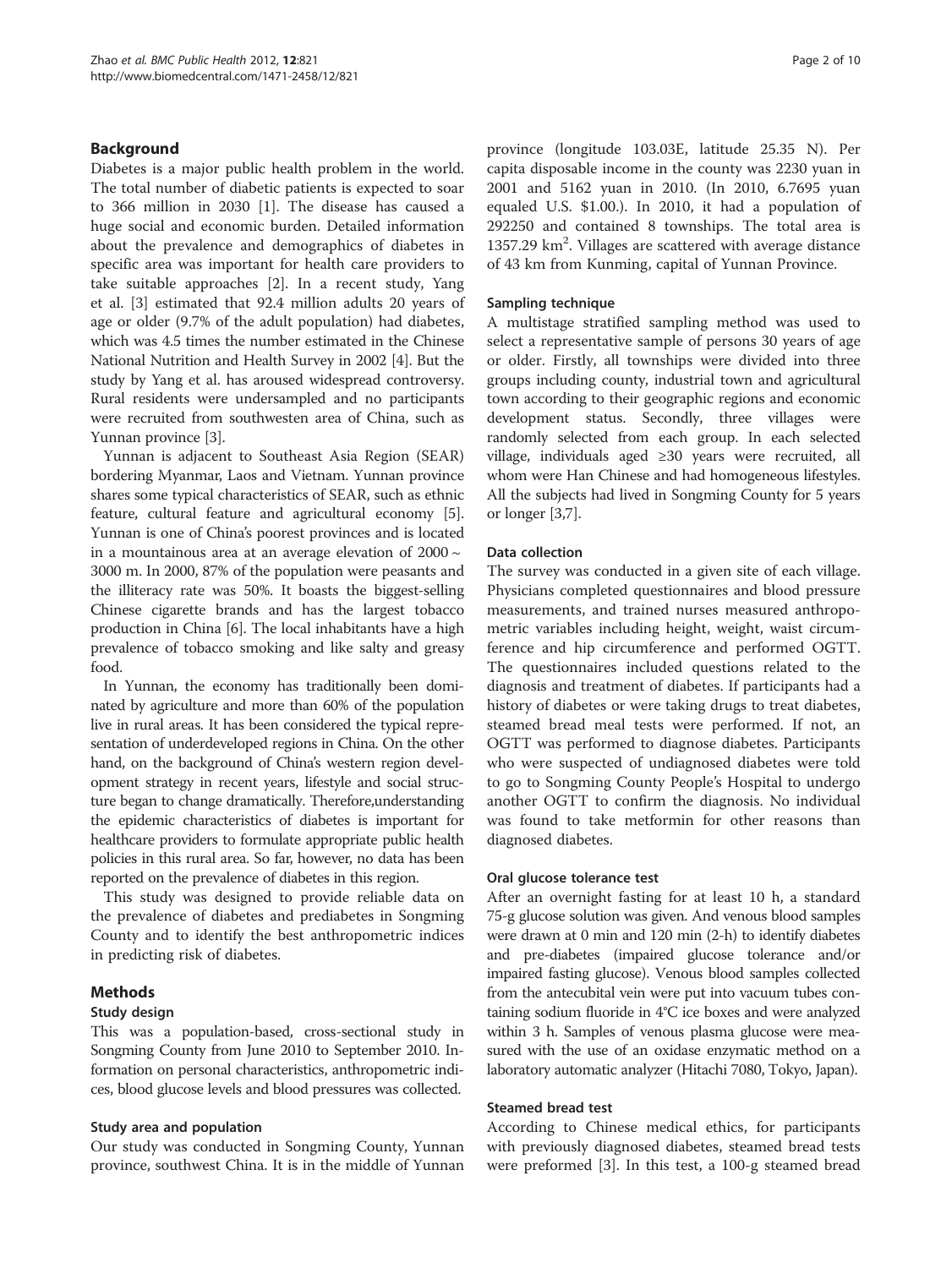contained approximately 75-g of complex carbohydrates were given to test glucose tolerance or β-cell function [[8\]](#page-9-0). Blood samples were drawn at 0 min and 120 min after the carbohydrate load. Venous blood glucose after this load has been shown to be linearly related to glucose measured 120 min after an OGTT [\[9\]](#page-9-0).

#### Blood pressure measurements

Physicians performed blood pressure measurements using an American Heart Association protocol [\[10](#page-9-0)]. After 5 min of rest in a sitting position, systolic and diastolic pressures were measured from the participant's right arm using standard mercury sphygmomanometer. Two successive measurements were performed with at least one-minute interval in between.

#### Anthropometric measurements

Anthropometric measurements included height, weight, waist circumference and hip circumference. Body mass index (BMI) was calculated as weight (kg) divided by height squared  $(m^2)$ . WHtR was calculated as height (cm) divided by waist circumference (cm). WHR was calculated as hip circumference (cm) divided by waist circumference (cm). Each of these measurements was completed by two nurses; one took the measurements, the other recording the readings. The height and body weight were measured simultaneously with the participants standing on a balance beam scale with the participants wearing light clothing and no shoes. Hip circumference was measured at the level of maximal gluteal protrusion [[11](#page-9-0)]. Waist circumference was measured with subjects standing relaxed and in underclothes only. Waist circumference was obtained at the midpoint between the anterior superior iliac crest and the lowest rib. The upper border of the iliac crest and lowest rib were located, and a plastic anthropometric tape was wrapped around above this point, to ensure it was adjusted without compressing the skin. And the reading was taken at the end of a normal breath [[11\]](#page-9-0).

### Diagnostic criteria

Total diabetes included both diagnosed and undiagnosed diabetes (Table [1](#page-3-0)). The diagnosis of undiagnosed diabetes and prediabetes was based on the 1999 WHO diagnostic criteria [\[12\]](#page-9-0). Prediabetes was defined as either impaired fasting glucose (IFG) or impaired glucose tolerance (IGT).

### Statistical analysis

The population was stratified by age into six groups. Anthropometric indices including BMI, WHR and WHtR were equally divided into three groups  $(1<sup>st</sup>, 2<sup>nd</sup>)$ and 3rd tertile). The continuous variables were expressed as mean ± standard deviation. Chi-square tests were used for categorical variables, and Student's t tests were used to assess differences in continuous variables. Ageand gender-specific crude prevalence were standardized to the overall age distribution of Songming population in 2010. Logistic regression was used to determine the impact of anthropometric indices on diabetes. In an epidemiological study, this attributable risk provides an estimation of public health impact of these anthropo-metric indicators [\[13\]](#page-9-0).  $P < 0.05$  was considered to be statistically significant and all P values were two-sided. ROC curves were used to determine the predictive power of each anthropometric indices. All statistical analyses were performed using the Statistics Package for the Social Sciences software release 15.0 (SPSS, Chicago, IL, USA).

## Ethical approval

Written informed consents were obtained from all participants and the study was approved by the Institutional Review Board of Songming County People's Hospital.

## Results

### Sample characteristics

Basic characteristics were summarized in Table [2.](#page-4-0) 1031 subjects were recruited in this study, and there were more females (52.7%) than males (47.3%). The mean age was higher in men (55.4 years) than women (54.0 years). A total of 120 diabetic patients were enrolled, of whom 63 (52.5%) were diagnosed and 57 (47.5%) undiagnosed. Among the diabetic subjects, 59.2% were women and 40.8% were men.

## Age- and gender- specific prevalence of diabetes and prediabetes

The crude and age-standardized prevalences of diabetes and prediabetes among men and women were shown in Table [3,](#page-5-0) respectively. The prevalences of diabetes and prediabetes rose with age in women. Age-specific prevalence of diabetes in men increased progressively with increasing age, but fell in 60–69 age group. Pprevalence of prediabetes in men also fell in 50–59 age group (Table [3](#page-5-0)).

## BMI, WHR and WHtR tertiles and prevalence of diabetes and prediabetes

Based on the sex-specific BMI, WHR and WHtR tertiles, a basically consistent trend was found of increasing prevalence of both diabetes and prediabetes with increasing BMI, WHR and WHtR tertiles (Table [4](#page-5-0)). Prevalence of diabetes and prediabetes increased with BMI tertiles, but no significant differences were found among BMI tertiles in men (Table [4](#page-5-0)).

### Associations between BMI, WHR and WHtR and diabetes

Logistic regression analyses were carried out separately in men and women to investigate the independent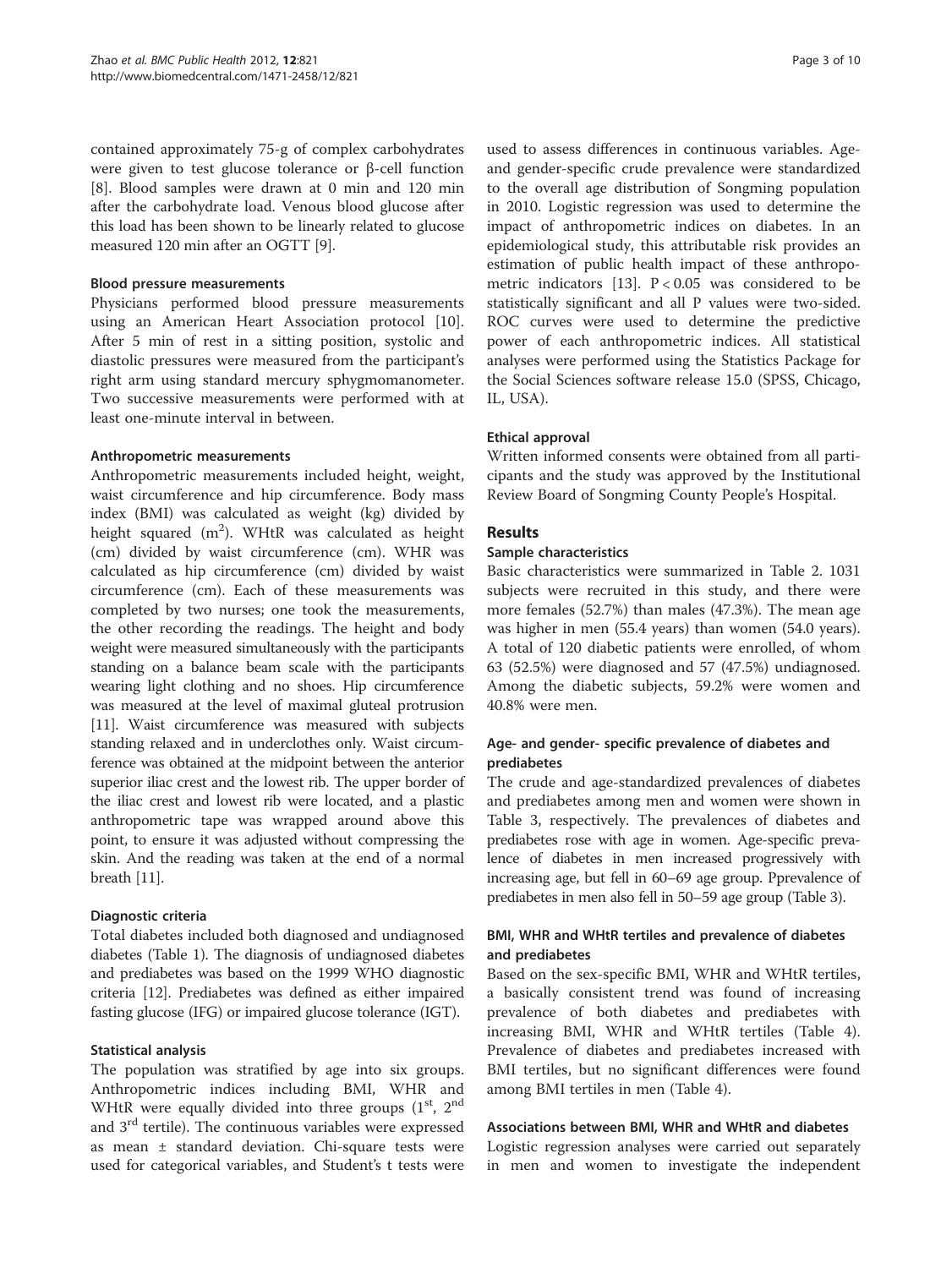<span id="page-3-0"></span>Table 1 Diagnostic criteria for total subjects

| <b>Subjects</b>        | Test               | Category                        | Diagnostic criteria                                                                          | Venous plasma glucose<br>(mmol/L) |  |
|------------------------|--------------------|---------------------------------|----------------------------------------------------------------------------------------------|-----------------------------------|--|
| History of diabetes    | Steamed bread test | Diagnosed diabetes <sup>a</sup> | A positive response to the question, "Has a<br>doctor ever told you that you have diabetes?" |                                   |  |
| No history of diabetes | OGTT [10]          | Undiagnosed diabetes            | Fasting                                                                                      | $\geq 7.0$                        |  |
|                        |                    |                                 | 2-h                                                                                          | ≥11.1                             |  |
|                        |                    | Isolated IGT                    | Fasting                                                                                      | < 6.1                             |  |
|                        |                    |                                 | 2-h                                                                                          | $≥7.8$ and <11.1                  |  |
|                        |                    | Isolated IFG                    | Fasting                                                                                      | $\geq$ 6.1 and <7.0               |  |
|                        |                    |                                 | $2-h$                                                                                        | < 7.8                             |  |
|                        |                    | Combined IFG and IGT            | Fasting                                                                                      | $\geq$ 6.1 and <7.0               |  |
|                        |                    |                                 | 2-h                                                                                          | $≥7.8$ and <11.1                  |  |
|                        |                    | Normal                          | Fasting                                                                                      | < 6.1                             |  |
|                        |                    |                                 | $2-h$                                                                                        | < 7.8                             |  |

IGT, impaired glucose tolerance.

IFG, impaired fasting glucose.<br><sup>a</sup> The diagnosed diabetes was identified by a positive response to the following question, "Has a doctor ever told you that you have diabetes?" [[3](#page-9-0)].

relation between anthropometric indices and diabetes after adjusting for age. Relative to  $1<sup>st</sup>$  BMI tertile, adjusted odds of diabetes significantly rose in 3<sup>rd</sup> BMI tertile in men and total participants (Figure [1a\)](#page-6-0). There was a consistent trend of increasing WHR and WHtR tertiles with increasing risk of diabetes. Compared to 1st WHR tertile in women, there was a nearly tenfold increase in the risk of diabetes with 3rd WHR tertile (OR 10.50, 95% CI 3.95-27.86) (Figure [1b\)](#page-6-0). Men with 3<sup>rd</sup> BMI tertile had 4.8-fold risk of getting diabetes compared to men with 1<sup>st</sup> WHtR tertile (OR 4.798, 95% CI 1.88 ~ 12.26) (Figure [1c](#page-6-0)).

Figure [2](#page-7-0) showed that only WHtR had significantly higher ROC area than BMI in total men (0.668 vs. 0.561, p < 0.05). In total women, however, only WHR had significantly higher ROC area than BMI (0.723 vs. 0.628,  $p < 0.05$ ). BMI-stratified analyses (BMI  $< 25 \text{ kg/m}^2$  and BMI  $\geq$  25 kg/m<sup>2</sup>) were performed. In both men and women with  $\text{BMI} \geq 25 \text{ kg/m}^2$ , no significant difference was shown in the AUC among WHR, BMI and WHtR. In men with BMI < 25 kg/m<sup>2</sup>, both WHtR (0.760 vs. 0.551, P < 0.05) and WHR (0.707 vs. 0.551, P < 0.05) had significantly higher AUC than BMI (Figure [2](#page-7-0)). In women with  $BMI < 25$  kg/m<sup>2</sup>, WHR had significantly higher AUC than BMI (0.713 vs. 0.536, P < 0.05)

Partial correlation analyses controlling for waist circumference revealed that BMI was not found to have any significant association with fasting plasma glucose and 2-h plasma glucose in both men and women (Table [5\)](#page-8-0). In women, only WHR had significant correlation with fasting plasma glucose  $(r = 0.132, p < 0.000)$  and 2-h plasma glucose ( $r = 0.162$ ,  $p < 0.000$ ). While controlling for waist circumference, WHtR had a much stronger association with both fasting plasma glucose and 2-h plasma glucose than WHR in men (Table [5\)](#page-8-0).

#### **Discussion**

#### High prevalence of diabetes and prediabetes

In this study, we found that the prevalences of diabetes and prediabetes were 10.0% and 11.6% respectively. Yang and colleagues [[3\]](#page-9-0) reported that the total prevalence of diabetes and prediabetes in China had now reached 9.7% and 15.5% among adults. In the underdeveloped rural regions of China, the prevalence of diabetes and prediabetes were 5.8% and 15.9% [\[3](#page-9-0)]. These findings indicated that diabetes was very common in China, especially in underdeveloped rural areas. In addition,prevalence of diabetes and impaired glucose tolerance in all Asian countries were also high [[14,15\]](#page-9-0) and were expected to increase further during the next two decades. Yunnan is adjacent to SEAR and, therefore, we speculated that population in this region might share common risk factors for diabetes, such as common genetic determinants [[16](#page-9-0)], food habit [\[17-19\]](#page-9-0), climate and environment [\[19](#page-9-0)].

Several reasons may contribute to high prevalence of diabetes in these areas. Firstly, Asian populations, especially those of SEAR descent, are more prone to abdominal obesity and low muscle mass with increased insulin resistance [[20\]](#page-9-0). Secondly, rapid socioeconomic development has led to a concurrent shift in infrastructure, technology, and food supply that promote overnutrition and sedentary lifestyles [[2\]](#page-9-0). Polished rice and refined wheat, for example, form the basis of most Asian diets with high glycemic index and glycemic load values [\[20](#page-9-0)]. Increased urbanization and use of automobiles have caused many inhabitants to shift from a physically active, agrarian lifestyle marked by energy scarcity to a sedentary lifestyle. Thirdly, Songming inhabitants like cigarette smoking as well as salty and greasy food Smoking was known to induce insulin resistance and inadequate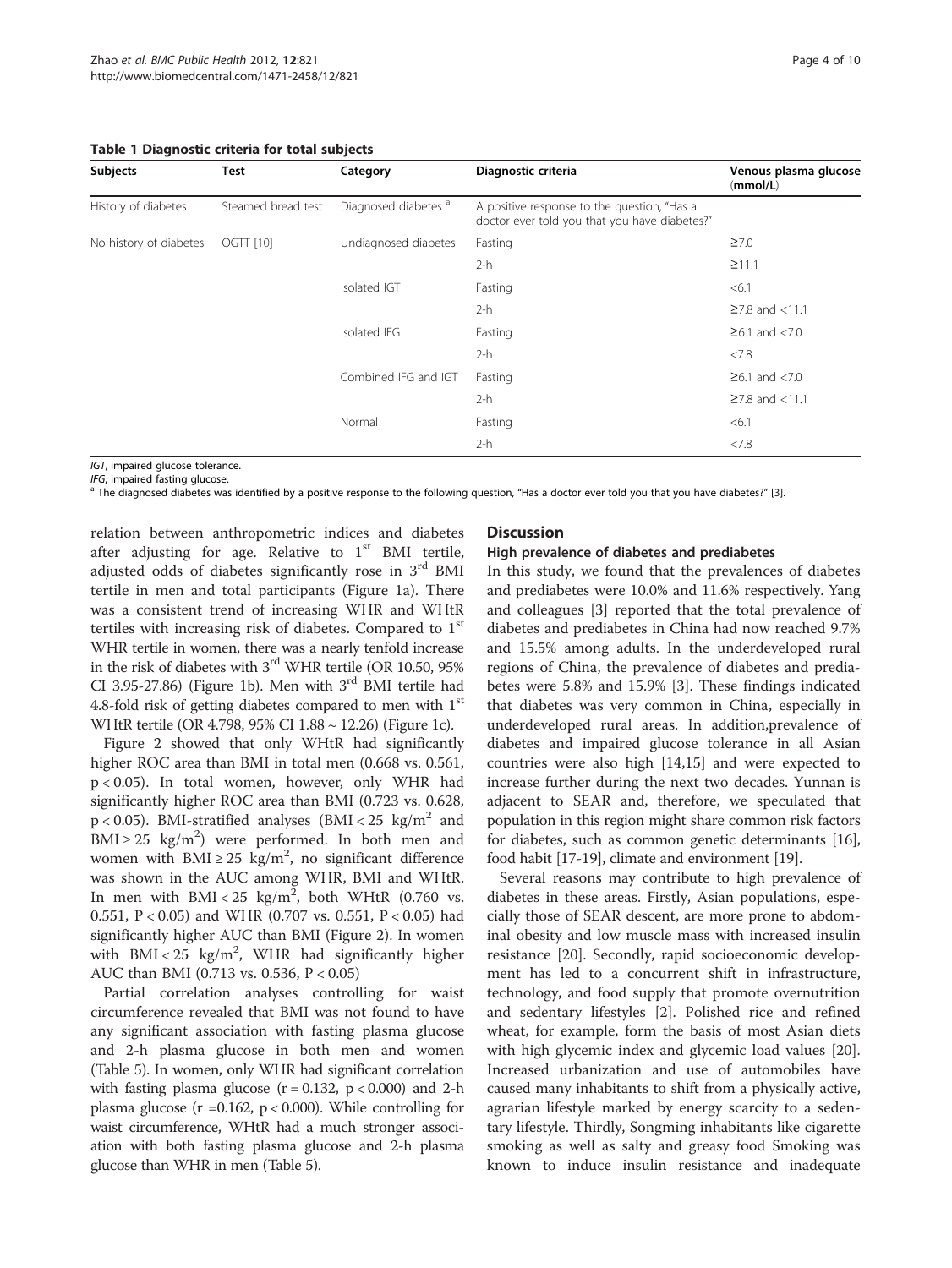<span id="page-4-0"></span>

| <b>Participants</b>      | Normal (n=768) | Prediabetes (n=143) | Undiagnosis diabetes (n=57) | Diagnosis diabetes (n=63) | $\overline{P}^*$ |
|--------------------------|----------------|---------------------|-----------------------------|---------------------------|------------------|
| Gender, n (%)            |                |                     |                             |                           | 0.039            |
| Female                   | 394(62.6%)     | 78(14.4%)           | 28(5.2%)                    | 43(7.9%)                  |                  |
| Male                     | 374(76.6%)     | 65(13.3%)           | 29(5.9%)                    | 20(4.1%)                  |                  |
| Age, n(%)                |                |                     |                             |                           | 0.000            |
| < 50                     | 327(83.6%)     | 34(8.7%)            | 15(3.8%)                    | 15(3.8%)                  |                  |
| 50-65                    | 319(72.3%)     | 64(14.5%)           | 24(5.4%)                    | 34(7.7%)                  |                  |
| $>65$                    | 122(61.3%)     | 45(22.6%)           | 18(9.0%)                    | 14(7.0%)                  |                  |
| BMI (kg/m2) <sup>a</sup> |                |                     |                             |                           | 0.000            |
| $<$ 25                   | 529(79.9%)     | 71(10.7%)           | 24(3.6%)                    | 38(5.7%)                  |                  |
| $\geq$ 25                | 239(64.8%)     | 72(19.5%)           | 33(8.9%)                    | 25(6.8%)                  |                  |
| Waist circumference b    |                |                     |                             |                           |                  |
| Male <90 cm              | 307(79.1%)     | 44(11.3%)           | 21(5.4%)                    | 16(4.1%)                  | 0.096            |
| Male $\geq 90$ cm        | 67(67%)        | 21(21%)             | 8(8%)                       | 4(4%)                     |                  |
| Female <80 cm            | 272(81.9%)     | 33(9.9%)            | $7(2.1\%)$                  | 20(6.0%)                  | 0.000            |
| Female ≥80 cm            | 122(57.8%)     | 45(21.3%)           | 21(10.0%)                   | 23(10.9%)                 |                  |
| WHR <sup>b</sup>         |                |                     |                             |                           |                  |
| Male $< 0.9$             | 271(82.1%)     | 33(10.0%)           | 15(4.5%)                    | $11(3.3\%)$               | 0.001            |
| Male $\geq 0.9$          | 103(65.2%)     | 32(20.3%)           | 14(8.9%)                    | 9(5.7%)                   |                  |
| Female F <0.85           | 212(88.0%)     | 16(6.6%)            | 6(2.5%)                     | 7(2.9%)                   | 0.000            |
| Female ≥0.85             | 182(60.3%)     | 62(20.5%)           | 22(7.3%)                    | 36(11.9%)                 |                  |
| WHtR <sup>c</sup>        |                |                     |                             |                           |                  |
| < 0.5                    | 460(82.6%)     | 52(9.3%)            | 18(3.2%)                    | 27(4.8%)                  | 0.000            |
| $\geq 0.5$               | 308(65.0%)     | 91(19.2%)           | 39(8.2%)                    | 36(7.6%)                  |                  |
| SBP                      |                |                     |                             |                           |                  |
| $<$ 140 mm Hq            | 607(78.6%)     | 87(11.3%)           | 34(4.4%)                    | 44(5.7%)                  | 0.000            |
| $\geq$ 140 mm Hq         | 607(78.6%)     | 87(11.3%)           | 34(4.4%)                    | 44(5.7%)                  |                  |
| DBP                      |                |                     |                             |                           |                  |
| <90 mm Hg                | 661(76.7%)     | 107(12.4%)          | 43(5.0%)                    | 51(5.9%)                  | 0.008            |
| ≥90 mm Hq                | 107(63.3%)     | 36(21.3%)           | 14(8.3%)                    | 12(7.1%)                  |                  |

Data are expressed as n(%).

\* Chi-square tests for trend.<br><sup>a</sup> According to the cut-offs as suggested by WHO [29].

<sup>b</sup> According to the cut-offs as suggested by WHO [\[41](#page-9-0)].<br><sup>c</sup> According to the cut-offs as suggested by He et al. [\[42\]](#page-9-0).

WHR, waist hip ratio.

WHtR, Waist-to-height ratio.

BMI, body mass index.

SBP, systolic blood pressure.

DBP, diastolic blood pressure.

compensatory insulin secretion responses. A meteanalysis found that current smoking was associated with 44% increased risk of developing diabetes [[21\]](#page-9-0). And some studies also found a positive association between smoking and diabetes [\[22](#page-9-0)-[24\]](#page-9-0).

#### Undiagnosed diabetes in southwest rural areas of China

There was a lack of diabetes awareness in rural areas of China, which led to high prevalence of undiagnosed diabetes. Several studies have shown that the prevalence

of undiagnosed diabetes was equal to or higher than diagnosed diabetes [\[25-27](#page-9-0)]. Our results were similar to results among Australians (47%) [[28](#page-9-0)] and Chinese (46.6%) [[3\]](#page-9-0).

In rural areas of China, limited infrastructure for the care of diabetes and low diabetes awareness among the general public exacerbated the high prevalence of undiagnosed diabetes. In recent years, people in these areas have experienced reduced access to medical care. In fact, the number of village health officials has been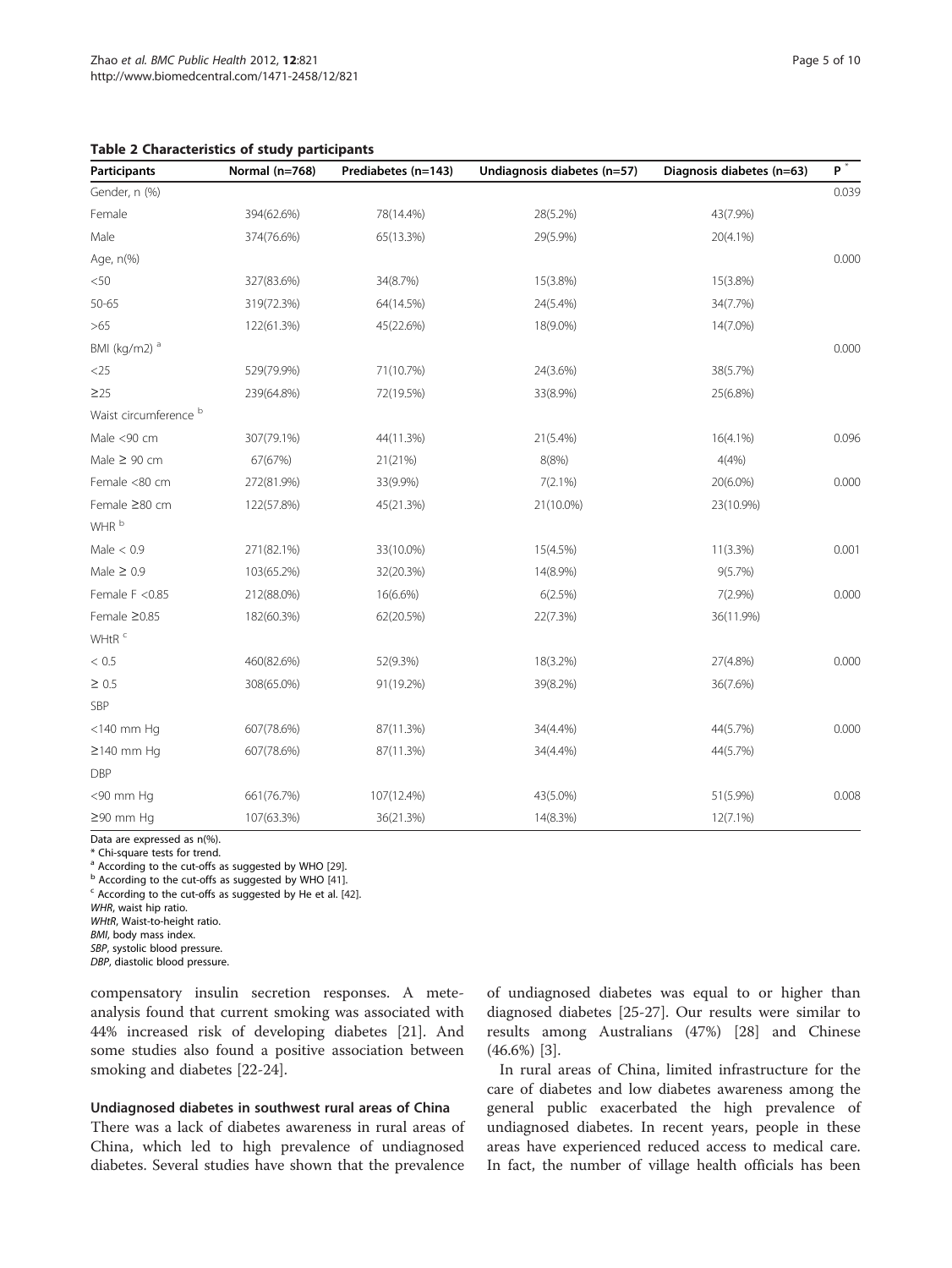| Age group (years)             | Study population (n) | Isolated IFG (%)  | Isolated IGT (%) | IFG/IGT (%)         | Undianosed diabetes (%) | Known diabetes    |
|-------------------------------|----------------------|-------------------|------------------|---------------------|-------------------------|-------------------|
| Men                           |                      |                   |                  |                     |                         |                   |
| $20 - 29$                     | 694                  | 5.1               | 1.0              | 0.7                 | 0.8                     | 1.1               |
| 30-39                         | 1054                 | 9.8               | 4.4              | 1.7                 | 1.6                     | 2.8               |
| 40-49                         | 775                  | 11.1              | 6.9              | 4.6                 | 5.2                     | 6.9               |
| 50-59                         | 605                  | 11.2              | 7.0              | 7.3                 | 9.3                     | 14.7              |
| 60-69                         | 637                  | 8.5               | 8.2              | 9.4                 | 8.6                     | 20.3              |
| $\geq 70$                     | 241                  | 7.1               | 11.7             | 6.2                 | 14.9                    | 19.1              |
| Un-standardized               | 4006                 | $9.1(8.2 - 10.0)$ | $5.8(5.1-6.5)$   | 4.6 $(4.0-5.2)$     | $5.1(4.4-5.8)$          | $8.1(8.1-9.9)$    |
| Age-standadized <sup>a</sup>  | 4006                 | $8.7(7.8-9.6)$    | $5.4(4.7-6.1)$   | $4.0(3.4-4.6)$      | $5.1$ (4.4-5.8)         | $8.1(7.3-8.9)$    |
| Women                         |                      |                   |                  |                     |                         |                   |
| $20 - 29$                     | 1171                 | 3.4               | 2.7              | 0.9                 | 0.4                     | 0.7               |
| 30-39                         | 1464                 | 5.4               | 6.9              | 2.6                 | 2.1                     | 3.0               |
| 40-49                         | 1131                 | 7.8               | 9.7              | 6.0                 | 6.9                     | 8.7               |
| 50-59                         | 926                  | 9.4               | 9.9              | 7.3                 | 8.4                     | 17.5              |
| 60-69                         | 664                  | 9.1               | 9.6              | 7.6                 | 9.8                     | 25.4              |
| $\geq 70$                     | 127                  | 4.9               | 15.5             | 7.4                 | 6.1                     | 27.2              |
| Un-standardized               | 5483                 | $6.6$ $(5.9-7.3)$ | $7.6(6.9-8.3)$   | $4.6$ $(4.0-5.2)$   | 49 (4.3-5.5)            | $9.4(8.6-10.2)$   |
| Age-standardized <sup>a</sup> | 5483                 | $6.3(5.7-6.9)$    | 76 (6.9-8.3)     | $4.5(4.0-5.0)$      | $4.7(4.1-5.3)$          | 10 (9.2-10.8)     |
| Total (95%CI)                 |                      |                   |                  |                     |                         |                   |
| Un-standardized               | 9489                 | $7.7(7.2-8.2)$    | $6.8(6.3-7.3)$   | $4.6$ $(4.2 - 5.0)$ | $5.0(4.6-5.4)$          | $9.2$ (8.6-9.8)   |
| Age-standardized <sup>a</sup> | 9489                 | $7.3$ (6.8-7.8)   | $6.7(6.2-7.2)$   | $4.2$ (3.8-4.6)     | $4.9(4.5-5.3)$          | $9.1 (8.5 - 9.7)$ |

<span id="page-5-0"></span>Table 3 Age and gender prevalence of different intolerance categories among Techranian adults

### Table 4 Distribution of diabetes and prediabetes across sex groups and BMI, WHR and WHtR tertiles

|                                              | Man                |                     |                                               | Women           |                                 |                         | <b>Total</b>     |                    |                                                |
|----------------------------------------------|--------------------|---------------------|-----------------------------------------------|-----------------|---------------------------------|-------------------------|------------------|--------------------|------------------------------------------------|
| Age                                          | <b>Diabetes</b>    | <b>Prediabetes</b>  | <b>Estimated</b><br>population<br>$(n=86161)$ | <b>Diabetes</b> | <b>Prediabetes</b>              | Estimated<br>population | <b>Diabetes</b>  | <b>Prediabetes</b> | <b>Estimated</b><br>population<br>$(n=172280)$ |
| $30-$                                        | 3.4                | 6.9                 | 25641                                         | 7.1             | 3.6                             | 25268                   | 5.3              | 5.3                | 50909                                          |
| $40-$                                        | 5.8                | 13.3                | 25571                                         | 10.8            | 7.6                             | 25594                   | 8.7              | 10.1               | 51165                                          |
| $50-$                                        | 17.2               | 9.0                 | 15662                                         | 10.8            | 18.0                            | 15790                   | 13.5             | 14.2               | 31452                                          |
| $60-$                                        | 8.1                | 22.5                | 9759                                          | 18.4            | 17.5                            | 9174                    | 13.1             | 20.1               | 18933                                          |
| $70-$                                        | 10.3               | 10.3                | 6279                                          | 20.9            | 23.3                            | 6295                    | 14.9             | 15.8               | 12574                                          |
| $80-$                                        | 21.1               | 15.8                | 3249                                          | 23.5            | 35.5                            | 3998                    | 22.2             | 25.0               | 7247                                           |
| Crude (95% CI)                               | $10.0(7.5 - 12.5)$ | $13.3(10.4 - 16.2)$ |                                               | 13.1(10.4-14.0) | 14.4(11.4-17.3)                 |                         | $11.6(9.8-13.4)$ | 13.9(11.9-15.9)    |                                                |
| Age-standardized<br>$(95\%$ CI) <sup>a</sup> | $8.3(8.1 - 9.5)$   | $11.5(11.3-11.7)$   |                                               |                 | 11.9(11.7-12.1) 11.8(11.6-12.0) |                         | $10.0(9.8-10.1)$ | 11.6(11.5-11.7     |                                                |

 $P^*$  for Pearson Chi-Square test.

 $P^{**}$  for linear-by-linear association. WHR, Waist hip ratio. WHtR, Waist-to-height ratio. *BMI*, body mass index.<br>1<sup>st</sup>: first.

2<sup>nd</sup>: second.

 $3^{rd}$ : third.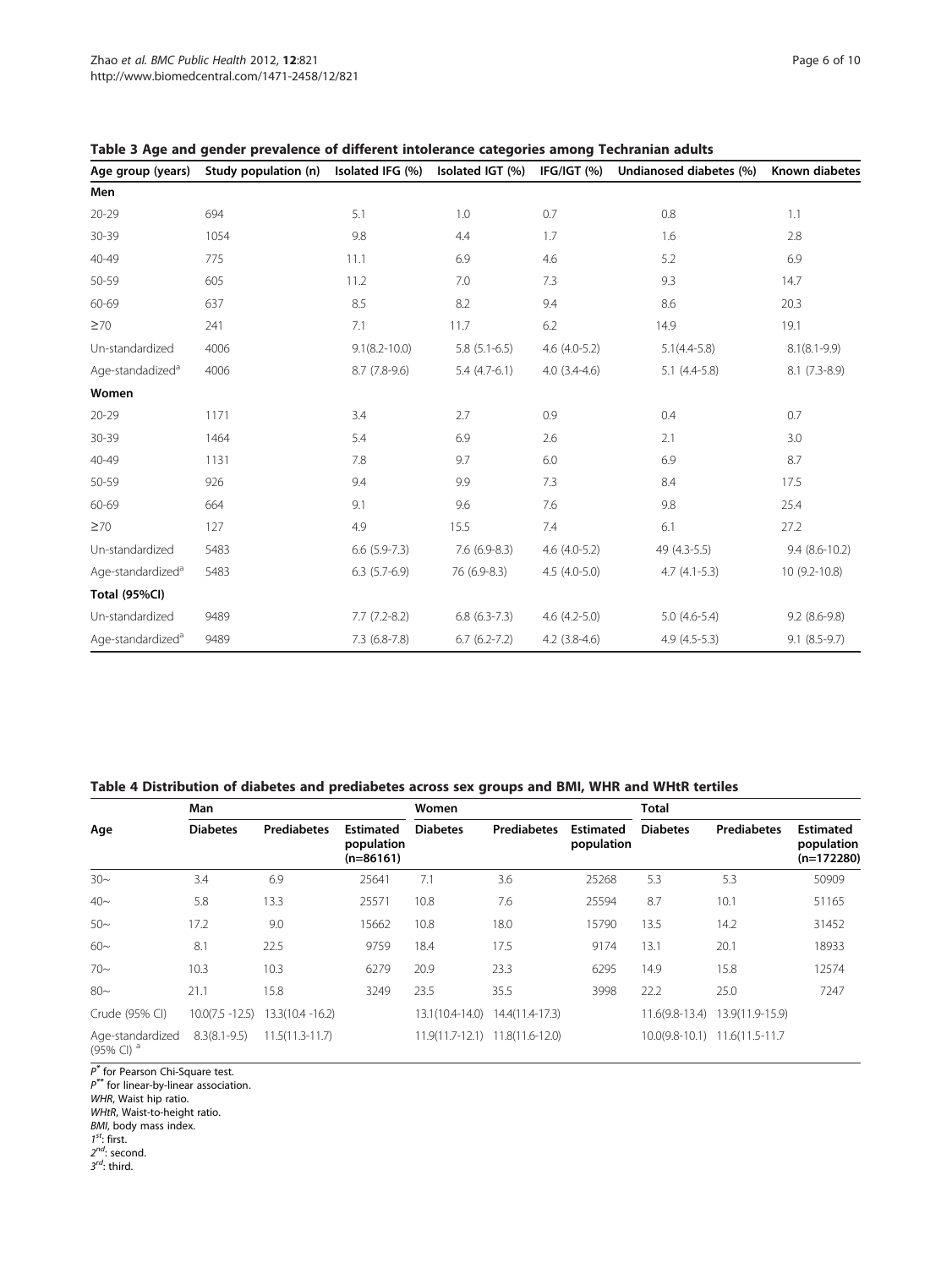<span id="page-6-0"></span>Zhao et al. BMC Public Health 2012, 12:821 Page 7 of 10 http://www.biomedcentral.com/1471-2458/12/821

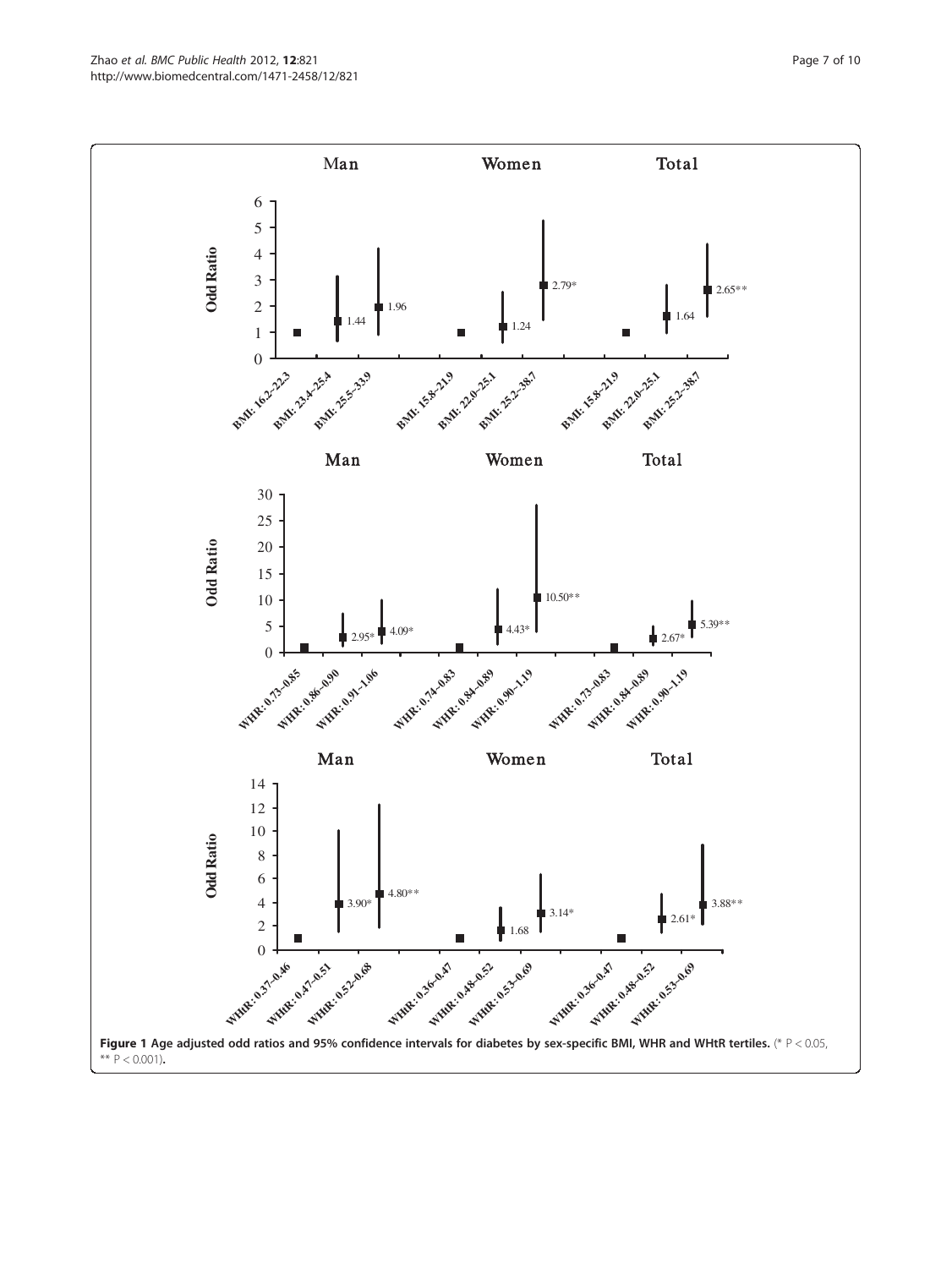<span id="page-7-0"></span>

reduced and the number of health-care centres has also decreased significantly in townships and villages [\[2](#page-9-0)]. Songming is situated in a mountainous area and is relatively undeveloped Consequently, it is difficult for local residents to have proper access to healthcare facilities or medicine.

## Associations between BMI, WHR and WHtR and risk for diabetes

Overweight and obesity have been major risk factors for diabetes. The World Health Organization suggested the cutoff value of obesity as  $BMI \geq 25$  kg/m<sup>2</sup> in Asia-Pacific region [[29\]](#page-9-0). In the literature, a variety of anthropometric indicators have been suggested to predict diabetes and no consensus has been reached [\[30,31](#page-9-0)]. The reason may be the fact that predictive power of each anthropometric index was population-dependent [[32\]](#page-9-0) and varied with different ethnic groups [\[33](#page-9-0)].

The findings of this study showed WHtR and WHR were more efficient than BMI in identifying risk of diabetes. BMI had advantages and disadvantages in identifying overweight and obesity. Although BMI is by far the most widely used measurement to reflect general obesity and easy to measure, it does not accurately apply to elderly populations, pregnant women or very muscular athletes such as weight lifters. WHR and WHtR were used as indices of central obesity or abdominal obesity.

Abdominal obesity is closely correlated with both insulin resistance and diabetes. Abdominal fat is especially active hormonally, secreting adipokines that may possibly impair glucose tolerance [[34](#page-9-0)], such as tumor necrosis factor  $α$ , interleukin-6, or resistin [\[35\]](#page-9-0). Those cytokines and low grade chronic inflammation in fat led to insulin resistance and pancreatic β cell damage and aggravated the development and progression of diabetes. Abdominal obesity is a characteristic feature in many Asian populations, especially in southeast Asia. So indices of central obesity such as WHR and WHtR are better than indices of general obesity such as BMI in identifying risk of diabetes.

Another interesting finding of this study was that the association of central obesity indices and risk of diabetes varied with gender. The strongest predictor of diabetes was WHR for the female subgroup and WHtR for the male subgroup.

This result in men was similar to previous studies. consistent with a study from Iran, WHtR appeared to be a better diabetes predictor in a follow-up of adult men from Iran [\[36](#page-9-0)]. Besides, a meta-analysis [\[37](#page-9-0)] containing 25 studies from nine countries (six Asian countries, the other three were in Caribbean, Europe, and Middle East) analyzing the data of AUCs in predicting type 2 diabetes showed significant differences between WHtR and BMI in only men  $(0.672 \text{ vs. } 0.726, P < 0.01)$ . And our findings were consistent with previous studies in women. In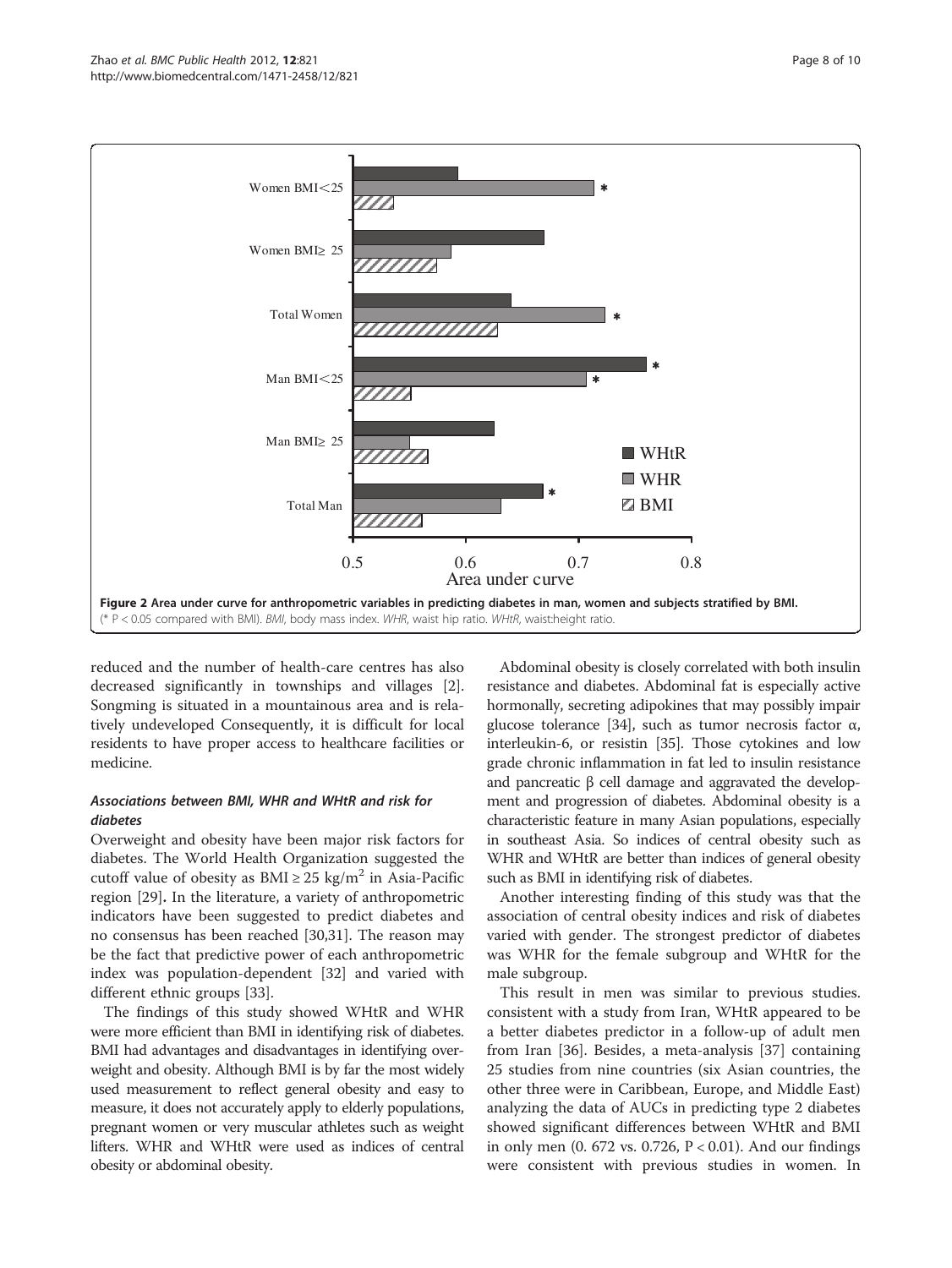|                        | Man         |             |             | Women       |             |             | Total       |             |             |
|------------------------|-------------|-------------|-------------|-------------|-------------|-------------|-------------|-------------|-------------|
|                        | <b>BMI</b>  | <b>WHtR</b> | <b>WHR</b>  | BMI         | <b>WHtR</b> | <b>WHR</b>  | BMI         | <b>WHtR</b> | <b>WHR</b>  |
| Fasting plasma glucose | $r = 0.044$ | $r = 0.305$ | $r = 0.103$ | $r = 0.041$ | $r = 0.031$ | $r = 0.132$ | $r = 0.015$ | $r = 0.153$ | $r = 0.151$ |
|                        | $(P=0.332)$ | $(P=0.000)$ | $(P=0.024)$ | $(P=0.336)$ | $(P=0.473)$ | $(P=0.002)$ | $(P=0.622)$ | $(P=0.000)$ | $(P=0.000)$ |
| 2-h plasma glucose     | $r = 0.017$ | $r = 0.303$ | r = 0.148   | $r = 0.044$ | $= 0.036$   | $= 0.162$   | $=0.014$    | $= 0.200$   | $= 0.116$   |
|                        | $(P=0.701)$ | $(P=0.000)$ | $(P=0.001)$ | $(P=0.332)$ | $(P=0.440)$ | $(P=0.000)$ | $(P=0.653)$ | $(P=0.000)$ | $(P=0.000)$ |

<span id="page-8-0"></span>Table 5 Waist circumference adjusted partial correlation coefficients between anthropometric variable and plasma glucose

BMI: body mass index.

WHR: Waist hip ratio.

WHtR: Waist-to-height ratio.

Shanghai Women's Health Study [[38\]](#page-9-0), risk of type 2 diabetes was more strongly related to WHR than with BMI. In Iowa Women's Study [[39\]](#page-9-0), the dose–response relationship between risk of diabetes and WHR was much stronger than that with BMI.

WHR and WHtR are common indices of central obesity. Central obesity is closely correlated with both insulin resistance and diabetes. It is an excess accumulation of fat in the abdominal area. Obese men tend to be "appleshaped" with waist circumference increasing. But obese women tend to be "pear-shaped". Female had big pelvis designed for childbirth. Estrogens affect body fat distribution [\[40\]](#page-9-0) causing fat to be stored in the buttocks in women. In the same WHtR values, an increasing WHR was more correlated to the increasing abdominal fat accumulation in women than in men and increased the risk of insulin resistance and diabetes. Furthermore, in men, we found that venous blood glucose and WHtR had a correlation stronger than that with WHR when waist circumference was adjusted. But in women, only WHR had significant association with venous blood glucose when waist circumference was adjusted for (Table 5). These data were in accordance with what we had speculated.

#### Strengths and limitations

The strengths of this study are undiagnosed diabetes was established on OGTT, and a multistage stratified sampling design could select representative samples. To eliminate variability of OGTT, participants were told to undergo another OGTT in the hospital if undiagnosed diabetes were suspected. There were some limitations to this study. First, young people were undersampled and the mean age of all participants at the time of the study was 53.9 years. This may be due to the fact that many young people had gone to unversity or were working in cities. Second, the occupation and physical activity information were not collected in this study.

#### Conclusions

With rapid economic growth in China, high prevalence of diabetes and prediabetes were found in this underdeveloped

region. About half of the total cases with diabetes were undiagnosed. The association of obesity indices and diabetic risk factors varied with gender. The strongest predictor of diabetes was WHR for the female subgroup and WHtR for the male subgroup.

#### Abbreviations

OGTT: Oral glucose tolerance test; BMI: Body mass index; WHR: Waist hip ratio; WHtR: Waist-to-height ratio; ROC: Receiver operating characteristic; CI: Confidence interval; IGT: Impaired glucose tolerance; IFG: Impaired fasting glucose.

#### Competing interests

The authors state that they have no conflict of interest.

#### Authors' contributions

All authors participated in the design of the study. Author 1 were responsible for study design and protocol development. XL Zhao and XM Zhu analyzed the data and all authors interpreted findings and wrote the paper. Author 2 were involved in the preparation of instrument and laboratory work. Author 3 were involved in the study management. All authors have read this manuscript and approved the final version.

#### Authors' information

Xiaolong Zhao, Xiaoming Zhu, Weiwei Zhao, and Yiming Li: Department of Endocrinology & Metabolism, Huashan Hospital, Shanghai Medical College of Fudan University, Shanghai, China. Han-shen Zhang, Jinghui Li, Yonghui Shu, Songwu Li, and Minghui Yang: Internal Medicine Department, People's Hospital, Songming County, Yunnan Province, China. Linghu Cai and Jiping Zhou: Center for disease control and prevention of Songming country, Yunnan province, China. Xiaolong Zhao and Xiaoming Zhu are co-first author.

#### Acknowledgments

This work was supported by National Natural Science Foundation of China (30700385), China's Postdoctoral Science Foundation (20070410690) and Postdoctoral Fund of Shanghai Committee of Science and Technology. We agree that this study was also supported by grant from Shanghai Science and Technology Commission (12431900205).

#### Author details

<sup>1</sup>Department of Endocrinology & Metabolism, Huashan Hospital, Medical College Fudan University, Shanghai, China. <sup>2</sup>Department of Internal Medicine People's Hospital, Songming County, Yunnan Province, China. <sup>3</sup>Center for Disease Control and Prevention of Songming Country, Yunnan Province, China.

Received: 27 March 2012 Accepted: 14 September 2012 Published: 24 September 2012